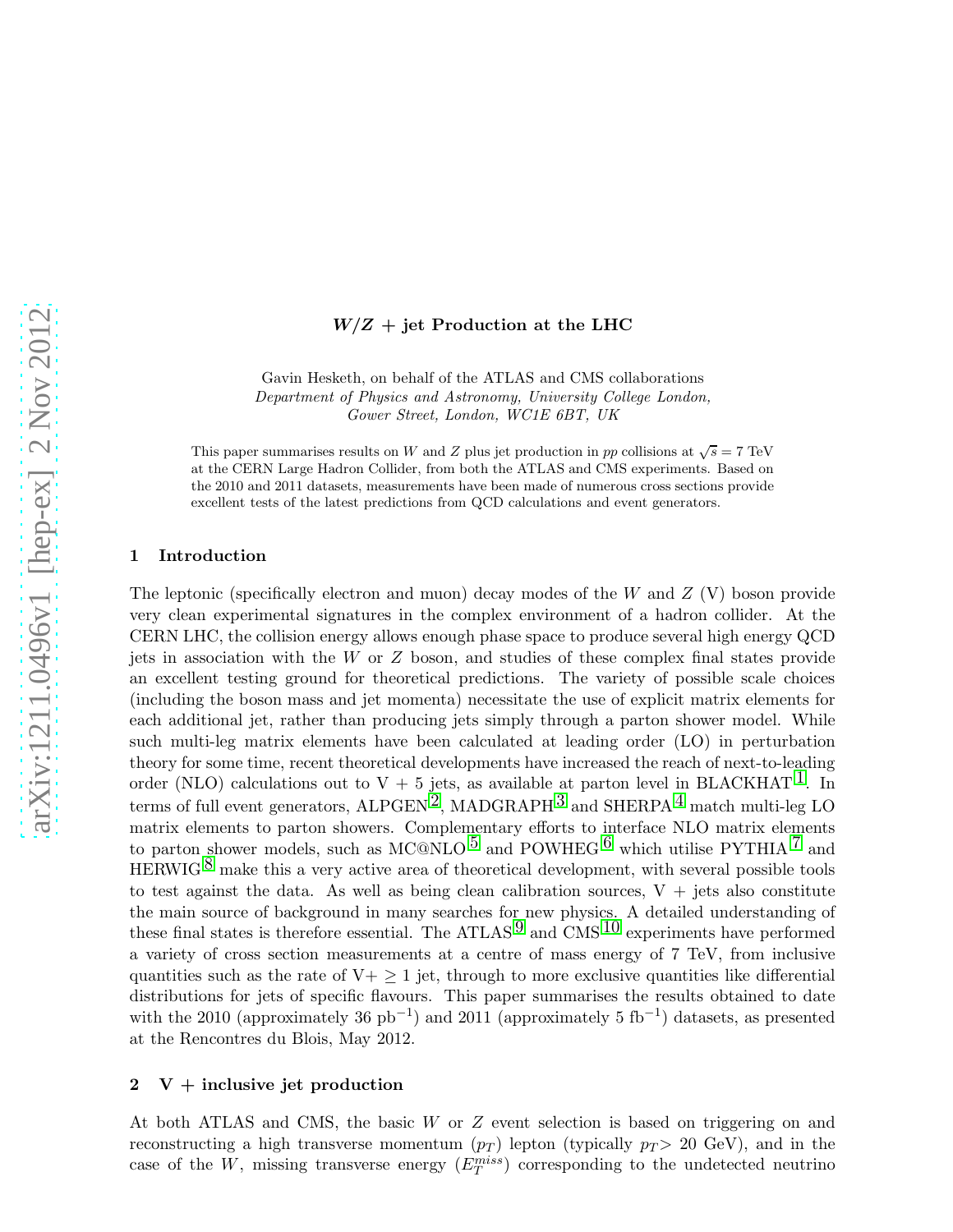

<span id="page-1-0"></span>Figure 1: Left: The  $W + n$ -jets cross section, in inclusive jet multiplicity bins, measured by ATLAS  $^{11}$ . Right: the lepton charge asymmetry in jet multiplicity bins for W events, as measured by CMS  $^{13}$  $^{13}$  $^{13}$ .

(typically  $E_T^{miss} > 25$  GeV). Both experiments use the anti- $k_t$  algorithm to reconstruct jets, albeit with different radius parameter settings  $(R = 0.4$  at ATLAS, 0.5 at CMS). Cross sections are generally presented within a fiducial volume, and corrected to the level of particles entering the detector, to minimise dependence on theoretical corrections.

The first benchmark is to measure the inclusive jet rates produced in association with the W or Z (see Fig. [1\)](#page-1-0)<sup>[11](#page-3-10) [12](#page-3-12) 13</sup>. Both experiments find the predictions of ALPGEN and SHERPA, and the latest NLO predictions from BLACKHAT, provide a good description of the data, within uncertainties. The data uncertainties are dominated by the uncertainty on the jet energy scale. This, along with some other uncertainties, can be partially cancelled by taking ratios, such as  $W + n$ -jets/ $W + (n - 1)$ -jets, as measured at CMS <sup>13</sup>. ATLAS measure also the ratio of W+jet/Z+jet as a function of the jet  $p_T$  threshold (see Fig. [2\)](#page-2-0) <sup>14</sup>, which benefits from this cancellation while also testing the evolution of the predictions with increasing scale, and being sensitive to any new physics appearing preferentially in one of the  $W$  or  $Z$  channels. CMS also measure the W charge asymmetry  $(A_W = \frac{\sigma(W^+) - \sigma(W^-)}{\sigma(W^+) + \sigma(W^-)}$  $\frac{\sigma(W^+)-\sigma(W^-)}{\sigma(W^+)+\sigma(W^-)}$ ) in bins of inclusive jet multiplicity  $13$ (see Fig. [1\)](#page-1-0). The data show a trend for reduced charge asymmetry at higher jet multiplicity, possibly due to the increased importance of gluon instead of valence quark initial states. This trend is reproduced in event generators which include explicit matrix elements for multiple jet production, but not in PYTHIA which relies on the parton shower to produce multiple jets. ATLAS also measure a number of differential distributions in V+jet production, from individual jet momenta and rapidity  $(y)$  distributions, to correlations between jets and the boson, such as  $\Delta y$ (lepton, jet),  $\Delta y$ (jet, jet), dijet mass distributions in different jet bins. These distributions pick out many different aspects of the underlying physics. For example, the azimuthal angular separation,  $\Delta\phi$ (jet, jet), (see Fig. [2\)](#page-2-0) highlighting the failure of the parton shower only approach in PYTHIA to produce well separated jets, and is also sensitive to multiple hard parton interactions producing a separate balanced (back-to-back) jet system in association with the Z.

### $3 \quad V +$  Heavy Flavour Jets

Further information on the underlying physics can be obtained by identifying the flavour of hadrons produced within jets. Measuring the production of  $W+\text{charm}$ , for example, gives a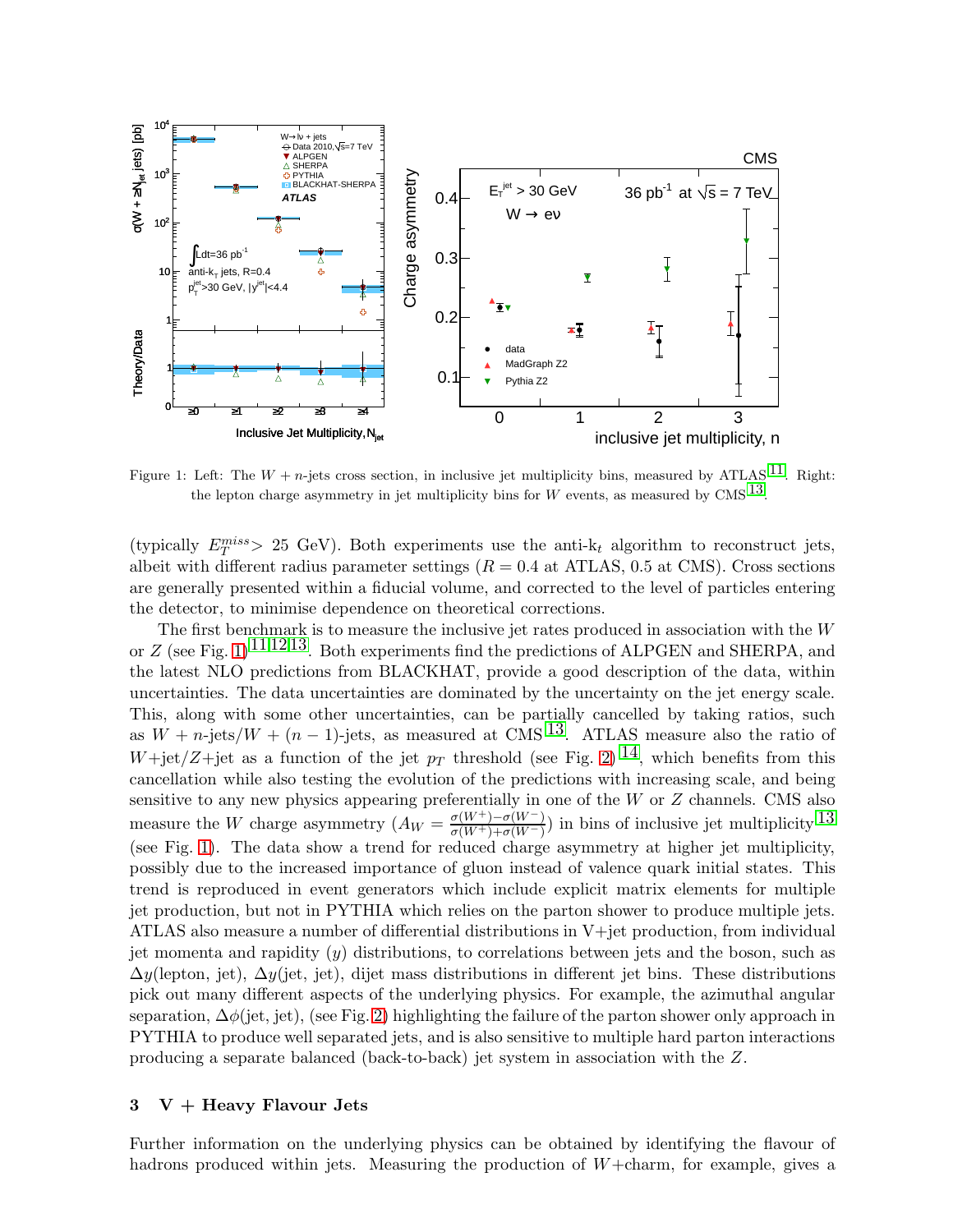

<span id="page-2-0"></span>Figure 2: Left: the W+jet/Z+jet ratio as a function of the jet  $p_T$  threshold <sup>14</sup>. Right:  $\Delta\phi$ (jet,jet) in Z+ $\geq 2$  jet events [12.](#page-3-12) Both measured by ATLAS.



<span id="page-2-1"></span>Figure 3: Left: constraints on the strange PDF from the CMS  $W+\text{charm}$  analysis  $^{15}$ . Right: ATLAS measurements of  $W + b$ -jet production  $^{19}$  $^{19}$  $^{19}$ .

unique constraint on the strange quark content of the proton. Looking for semi-leptonic charm decays producing a muon inside a jet, and using the fact that in  $W+\text{charm}$  this muon will be of the opposite sign to the  $W$  (compared to a random sign in most sources of background), CMS made a preliminary analysis of the 2010 dataset  $15$  to place constraints on the strange content of recent PDF sets  $161718$  $161718$  (see Fig. [3\)](#page-2-1).

The production of b hadrons can be calculated in a 5-flavour PDF scheme (with a massless b-quark) or a 4-flavour scheme (including the b-mass); both suffer large theoretical uncertainties. As V+b-jets forms the main background to low mass associated VH production, it is of particular interest to constrain this signal. Jets containing b hadrons can be identified based on the relatively long lifetime of these hadrons, and both experiments "tag" jets by looking for matching secondary decay verticies or tracks displaced from the primary vertex. This information, along with other sensitive quantities, are combined into multi-variate discriminants to maximise the tagging efficiency. The actual  $b$ -jet yield is separated from light flavour and charm jet mistags by fitting simulated templates to the data in discriminating variable such as the mass of the reconstructed secondary vertex in the event. The production of  $W + b$  suffers particularly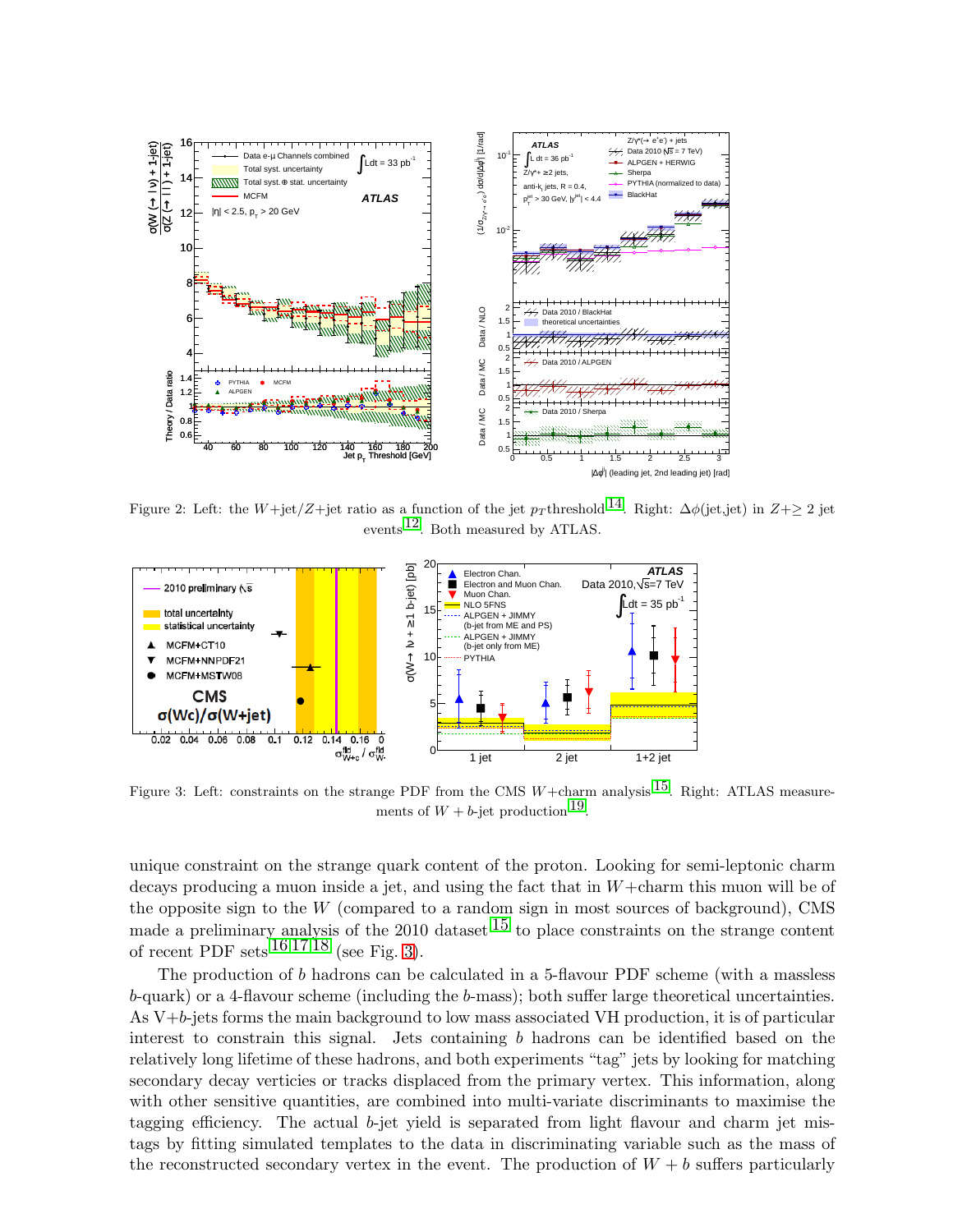large backgrounds from  $W+\text{charm}$  and top pair production. However, ATLAS extract the b-jet yield in  $W + 1$ - and 2-jet events, and see a  $1.5\sigma$  excess over NLO predictions <sup>[19](#page-3-15)</sup> (see Fig. [3\)](#page-2-1). The  $Z + b$  case has much lower backgrounds, and ATLAS and CMS extract cross sections using different kinematic selections: ATLAS  $3.55^{+0.82}_{-0.74}$  (stat) $^{+0.73}_{-0.55}$  (syst)  $\pm$  0.12(lumi) pb (using  $36 \text{ pb}^{-1}$ )  $20 \text{ and CMS } 5.84 \pm 0.08 \text{ (stat.)} \pm 0.72 \text{ (syst.)}^{+0.25}_{-0.55} \text{ (theory) pb (using 2.2 fb}^{-1}$  $20 \text{ and CMS } 5.84 \pm 0.08 \text{ (stat.)} \pm 0.72 \text{ (syst.)}^{+0.25}_{-0.55} \text{ (theory) pb (using 2.2 fb}^{-1}$ )  $21 \text{. Both}$ are compatible with NLO predictions within uncertainties. Using the full 2011 dataset, CMS have also made a first preliminary study of the angular correlation between b-hadrons in Z events  $22$ . V+heavy flavour studies will clearly benefit significantly from the statistics available in the large datasets now collected by both ATLAS and CMS, and this will continue to be a strong area for development.

# 4 Conclusions

Thanks to the energy reach of the LHC, it is already possible to make an impressive range of measurements in the V+jets final state. So far, the latest theoretical predictions have generally been successful in describing the data, but as the precision increases with future results this remains an interesting area in which to test our understanding of such complex final states. As the understanding of these final states is essential also to describe these backgrounds to searches for new physics like the Higgs boson, it also remains an essential area for development on both the experimental and theoretical side.

#### Acknowledgements

The author wishes to grateful to the Royal Society for supporting this work.

## <span id="page-3-0"></span>References

- <span id="page-3-1"></span>1. C. F. Berger et al, Phys. Rev. Lett. 106, 092001 (2011).
- <span id="page-3-2"></span>2. M.L. Mangano et al, JHEP 0307:001,2003.
- <span id="page-3-3"></span>3. J. Alwall et al, JHEP 1106:128, 2011.
- <span id="page-3-4"></span>4. T. Gleisberget al, JHEP 0902 (2009) 007.
- <span id="page-3-5"></span>5. S. Frixione and B.R. Webber, JHEP 0206 (2002) 029.
- <span id="page-3-6"></span>6. S. Frixione, P. Nason and C. Oleari, JHEP 0711 (2007) 070.
- <span id="page-3-7"></span>7. T. Sjostrand, S. Mrenna, P. Skands, JHEP 0605:026,2006.
- <span id="page-3-8"></span>8. G. Corcella et al, JHEP 0101 (2001) 010.
- <span id="page-3-9"></span>9. ATLAS Collaboration, JINST 3 S08003 (2008).
- <span id="page-3-10"></span>10. CMS Collaboration, JINST 3 S08004 (2008).
- <span id="page-3-12"></span>11. ATLAS Collaboration, Phys. Rev. D85 (2012) 092002
- <span id="page-3-11"></span>12. ATLAS Collaboration, Phys. Rev. D85 (2012) 032009.
- <span id="page-3-13"></span>13. CMS Collaboration, JHEP 1201 (2012) 010.
- <span id="page-3-14"></span>14. ATLAS Collaboration, Phys. Lett. B708 (2012) 221-240.
- <span id="page-3-16"></span>15. CMS Collaboration, CMS-PAS-EWK-11-013.
- <span id="page-3-17"></span>16. H. Lai et al, Phys.Rev.D82:074024,2010.
- <span id="page-3-18"></span>17. R. D. Ball et al, Nucl.Phys. B855 (2012) 153.
- <span id="page-3-15"></span>18. A.D. Martin, W.J. Stirling, R.S. Thorne and G. Watt, Eur.Phys.J.C63:189-285,2009.
- <span id="page-3-19"></span>19. ATLAS Collaboration, Phys.Lett. B707 (2012) 418-437.
- <span id="page-3-20"></span>20. ATLAS Collaboration, Phys.Lett. B706 (2012) 295-313.
- <span id="page-3-21"></span>21. CMS Collaboration, JHEP 1206 (2012) 126.
- 22. CMS Collaboration, CMS-PAS-EWK-11-015.